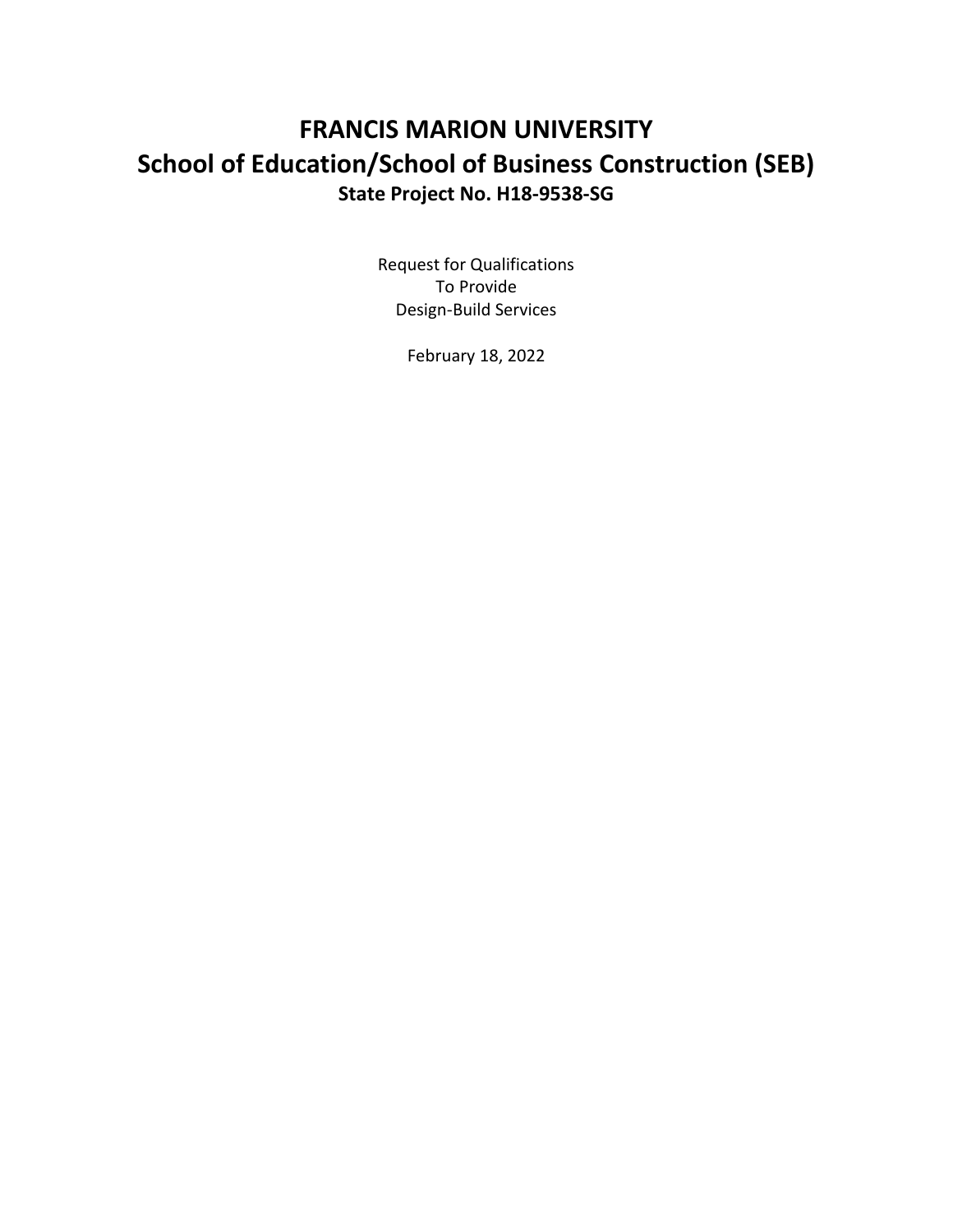# Table of Contents

The RFQ

RFQ – H18-9538-SG, School of Education/School of Business Construction (SEB)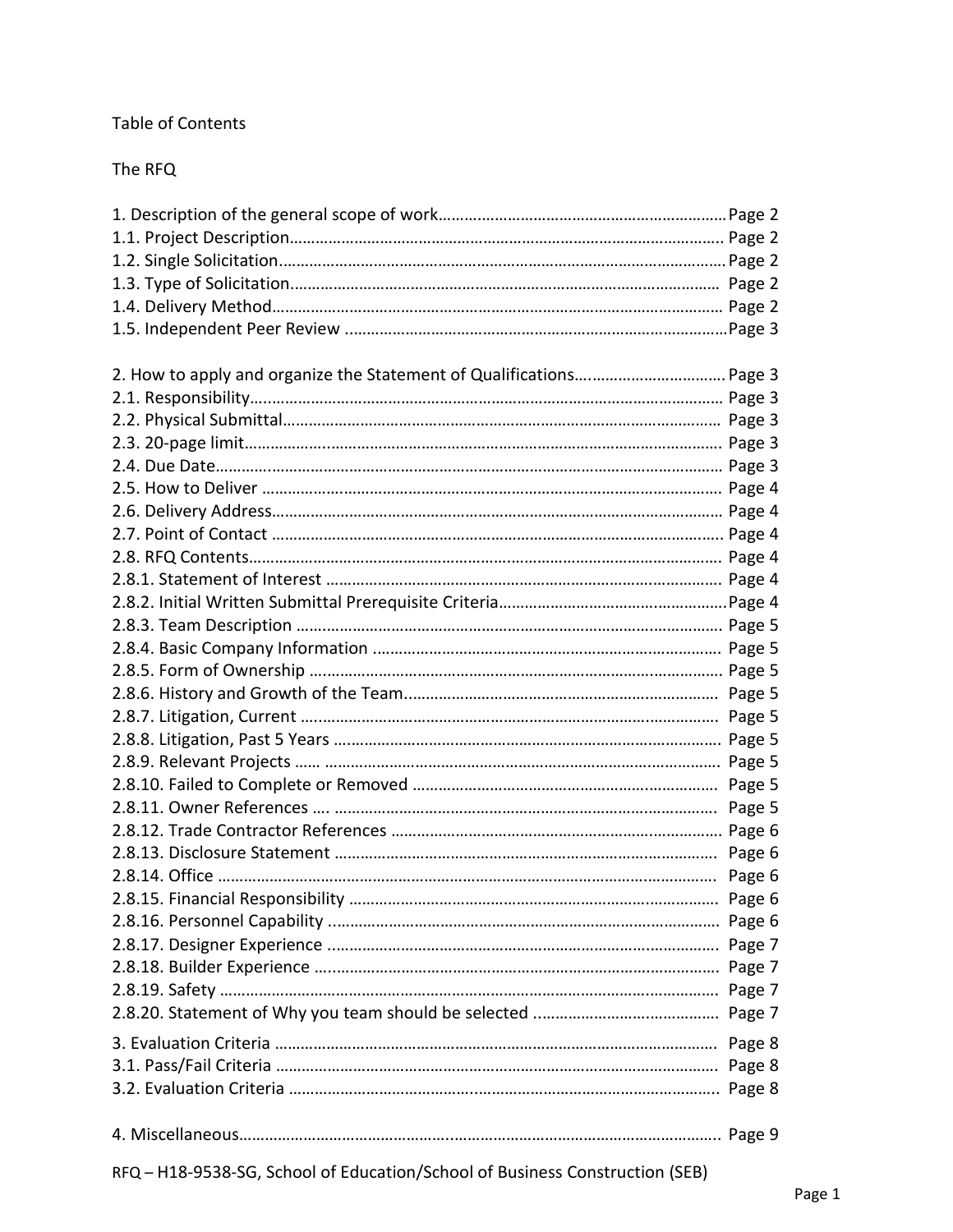# **1. Description of the general scope of work**

**1.1.** The proposed project is to construct an approximately 61,000 square foot building on the campus of Francis Marion University for the School of Education and the School of Business. The building will provide 13 classrooms, one distance learning classroom, 4 computer laboratories, 1 open computer laboratory, 4 project rooms, a teaching materials center, 50 faculty offices, 2 dean's offices and various support staff facilities. The Schools of Education and Business currently reside in adjoining buildings constructed in the 1970's. Other disciplines currently sharing these facilities are the Department of English, Modern Languages & Philosophy, the Department of Political Science, History & Geography, and the Department of Psychology & Sociology. This new building will afford the opportunity for both the School of Education and the School of Business to reside in a building designed for and dedicated to the promotion of their respective undergraduate and graduate programs. This building can serve as a focal point for these two disciplines in similar fashion to the buildings dedicated to the Fine Arts and the Sciences already on campus. With the goal of enhancing the delivery of undergraduate and graduate instruction for the School of Education and the School of Business, the flexibility of the design will allow the latest technological developments to be included in the completed building. This will positively affect instructional delivery. Additionally, the School of Business offers an undergraduate Computer Science program that should also benefit from technological enhancements within the new building.

Consistent with the mission of Francis Marion University on several levels, this facility will enhance the core mission of providing excellent undergraduate and graduate education. The FMU School of Business has the distinction of American Assembly of Collegiate Schools of Business (AACSB) accreditation.

**1.2.** There will be a single solicitation and procurement of one Design-Build team to design and construct the SEB. Following selection of this one Design-Build team, Francis Marion University will enter into negotiations with the team for the construction of the SEB. Francis Marion University will manage this procurement as the Owner.

**1.3.** The solicitation is a Request for Proposal (RFP) that will comply with the guidelines of the South Carolina Consolidated Procurement Code & Regulations and the Manual for Planning and Execution of State Permanent Improvements - Part II.

**1.4.** The delivery method for this project will be Design-Build (D-B). Selection of professional construction services will be by Qualifications-Based Selection (QBS) or "Technically Superior Proposal" method. The South Carolina Consolidated Procurement Code adopted QBS as appropriate under state law for competitive sealed proposals: See §11-35-1530 in the Official Code of South Carolina. The owner chose, and The State Engineer approved, the Design-Build delivery method specifically to give it a single point of responsibility for design and construction. Moreover, the D-B delivery method allows concurrent design and construction activities. The Design-Builder, as the sole source responsible for design and construction services, will have a fiduciary role and responsibility to the Owner. The Design-Builder must act in the best interests of the Owner, using their best efforts to perform the project in an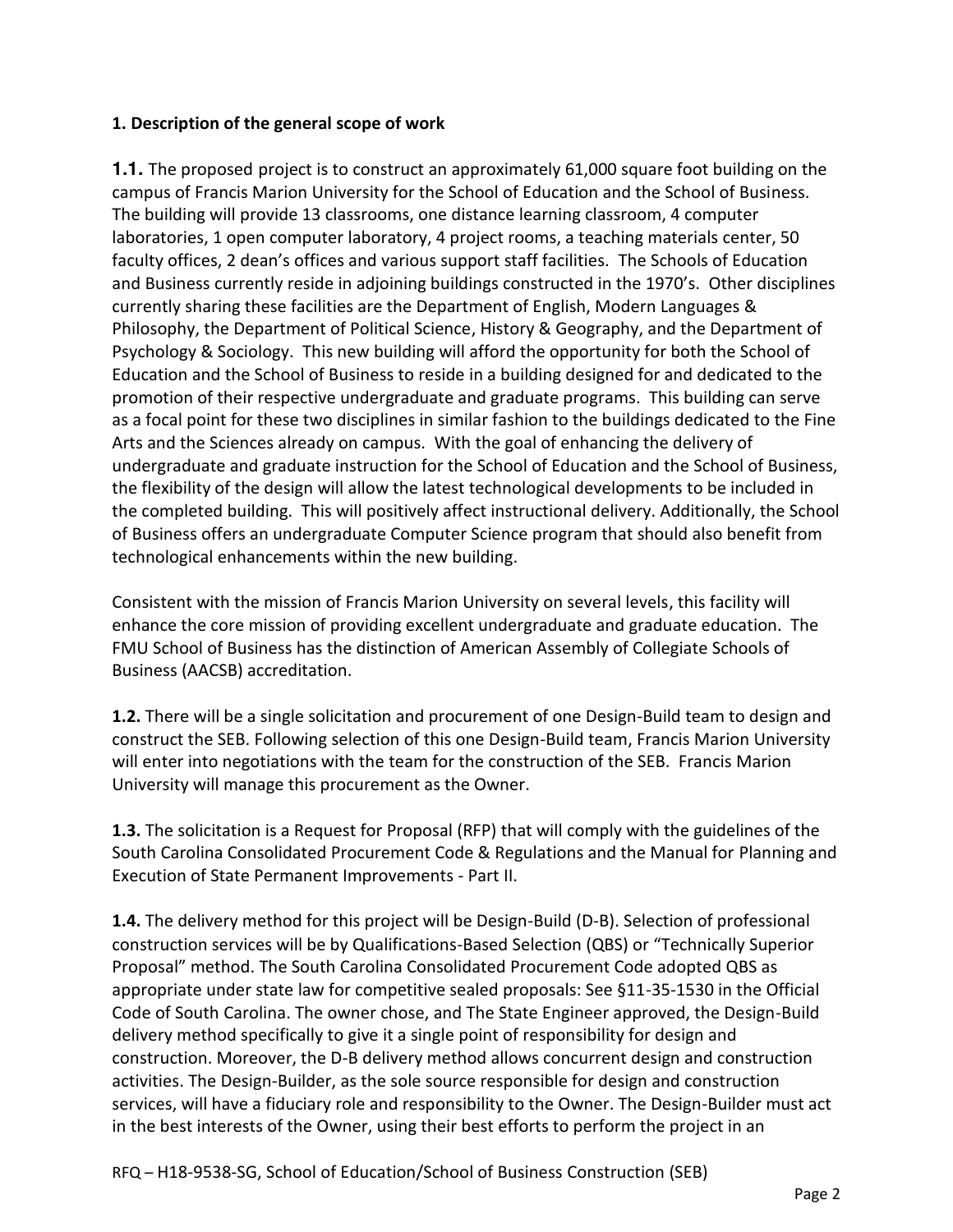expeditious and cost-effective manner consistent with the Owner's program of requirements and budget for both the design and construction of the project. The Design-Builder will be under contract to provide both design and construction services, including initiation, planning, design, and construction services necessary to deliver a completed facility, in a "turnkey" fashion, to the Owners for occupancy. The Design-Builder shall hold all design professional, trade contractor, and trade supplier contracts. The Design-Builder shall develop an overall project schedule, which will be a contractual obligation. In addition, the Design-Builder will be responsible for methods of construction and safety, as well as for the scheduling and coordination of the work of all construction and miscellaneous contracts required for completion of the project within its predetermined budget and schedule.

**1.5.** Independent Peer Review – The Owner will perform an independent peer review by utilizing a design professional acquired according to the state law.

# **2. How to apply and organize the statement of qualifications**

**2.1.** The Design-Build team will be responsible for submitting a written statement of qualifications as outlined in this RFQ.

# **2.2. Physical Submittal**

Please submit Eight (8) copies of the information. Each submittal shall be identical and include a transmittal letter. The transmittal letter (or cover letter) will not count toward the page limit. The table of contents sheet and the tab sheets also do not count toward the page limit. The covers of bound documents do not count and should not be used to convey your response to the RFQ by means of printing on them. Submitters are encouraged to follow in their responses the sequence of the Initial Written Submittal outlined here. Responses should be concise, clear, and relevant. Submitter's cost incurred in responding to this RFQ is submitter's alone and the Owner does not accept liability for any such costs.

**2.3.** Responses are limited to twenty (20) standard (8½" x 11") pages (may be fewer) using a minimum of a 10-point font. The pages of the qualification submittals must be numbered. A table of contents, with corresponding tabs in the body of the submittal, must be included as well to identify each section. Placing multiple tabs on a single page is perfectly acceptable. If more than one item in the table of contents can be started on the same page, you may do so and place all corresponding tabs on that page. Any affidavits, certifications, or signed statements called for may be included in an appendix and will not count toward the page limit.

**2.4.** Submittals of qualifications will be accepted until 4:00 PM on March 24<sup>th</sup>, 2022 as advertised in SCBO. This is a team deadline. The Owners are not responsible for the proper or timely delivery of submittals. Failure to meet the deadline for receipt of submittals will result in rejection of the submittal. Submittals received after the deadline will not be considered whether delayed in transit or for any other cause whatsoever. Each team is solely responsible for the accuracy and completeness of its submittal. Errors and omissions may constitute grounds for rejection.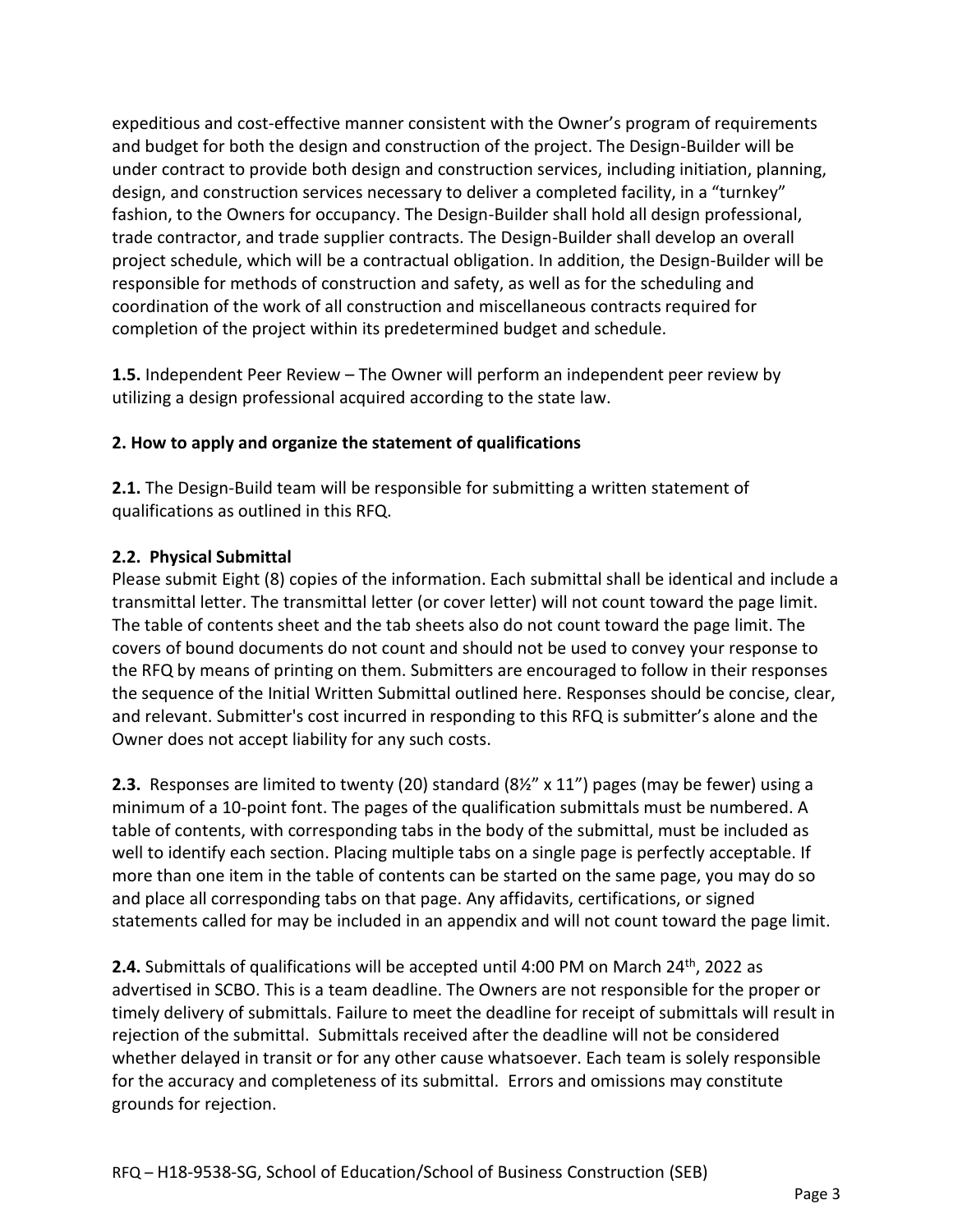**2.5.** Teams should deliver their submittals in a sealed package. The name and address of the team should appear on the outside of the package, and the package should reference the project; i.e., "RFQ for Design-Build Services, School of Education/School of Business Construction (SEB), State Project No. H18-9538-SG"

**2.6.** Submit qualifications document to the following address:

 Francis Marion University Attn: Mike Richey 4822 East Palmetto Street Florence, SC 29506

**2.7.** Proposers shall only contact the Francis Marion Project Manager listed below to answer the questions relating to the RFQ. All questions must be submitted in writing via e-mail to the following: Mike Richey, Project Manager:

> email[: mrichey@fmarion.edu](mailto:mrichey@fmarion.edu) PH: (843) 661-1104

The questions should arrive in the project managers Inbox not later than 4:00 PM on February 28th, 2022.

#### **2.8. Contents of RFQ:**

The qualification submittal should contain the following information in the following order:

**2.8.1.** Statement of Interest. Briefly, tell why your team is interested in this project.

**2.8.2.** Initial Written Submittal Prerequisite Criteria

Teams must meet the criteria in the bullet points immediately below. Teams that do not meet these criteria are automatically disqualified for further evaluation.

• Builder MUST have a safety Experience Modification Rate average of less than 1.5 over the last three years.

• Team MUST have bonding capacity to provide a payment and performance bond for total cost of work.

• Team MUST be able to obtain a Builder's Risk Insurance Policy to cover the entire cost of construction.

• Team MUST have a current Errors and Omissions Insurance Policy.

• Team MUST have a current Contractor's Public Liability Insurance Policy, and must be insurable in the following amounts: Bodily injury, including death—limits of \$1 million for each incident; Property damage—limits of \$1 million for each incident and \$2 million for the aggregate of operations. (The Owner reserves the right to require additional limits and coverage in the final contract.)

In order to be deemed eligible for evaluation, the submitting team must create, officially sign, and place in its submittal a signed statement that contains the following declarations: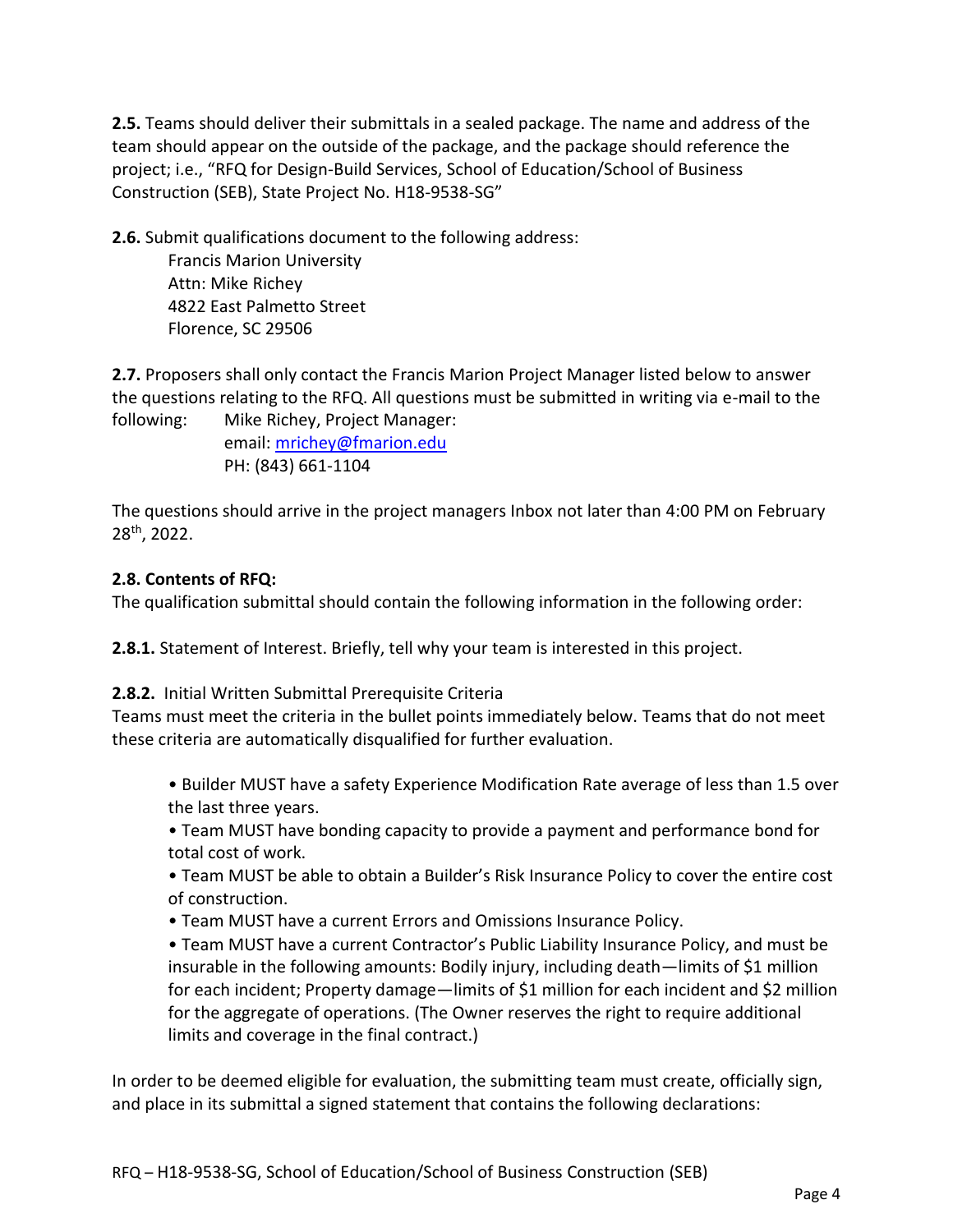• We certify that our building team has a safety Experience Modification Rate average of less than 1.5 over the last three years.

• We certify that our team has sufficient bonding capacity to provide a payment and performance bond for total cost of work.

• We certify that our team can obtain a Builder's Risk Insurance Policy to cover the entire cost of construction.

• We certify that our team has an Errors and Omissions Insurance Policy.

• We certify that our team has a current Contractor's Public Liability Insurance Policy, and our team is insurable in the following amounts: Bodily injury, including death limits of \$1 million for each incident; Property damage—limits of \$1 million for each incident and \$2 million for the aggregate of operations.

Such signed statement may be placed in an appendix and will not count toward your page limit.

# **2.8.3.** Team Description

- **2.8.4.** Basic company information
	- a. Company name
	- b. Address & Zip code
	- c. email address & Name of primary contact
	- d. Telephone number
	- e. Number of years in business

**2.8.5.** Form of ownership, including state of residency or incorporation

**2.8.6.** Succinctly describe the history and growth of your team(s).

**2.8.7.** Regarding litigation with owners, subcontractors, and design professionals, list any active or pending litigation and explain.

**2.8.8.** Other than that just listed, has the team been involved in any relevant litigation in the past five years? Explain.

**2.8.9.** List and briefly describe projects that your team has completed in the past three years that also required design-build services and were valued at or above \$7,000,000.

**2.8.10.** Has the team ever failed to complete any work awarded to it or has it been removed from any project awarded to the team? Explain.

**2.8.11.** Give three references to which your company has provided professional services of a nature and quality similar to those described herein. This reference information should include

- a. short paragraph describing the service(s) provided, together with the following:
- b. The name of the organization to which the services were provided
- c. Project location
- d. Dates during which services were performed

RFQ – H18-9538-SG, School of Education/School of Business Construction (SEB)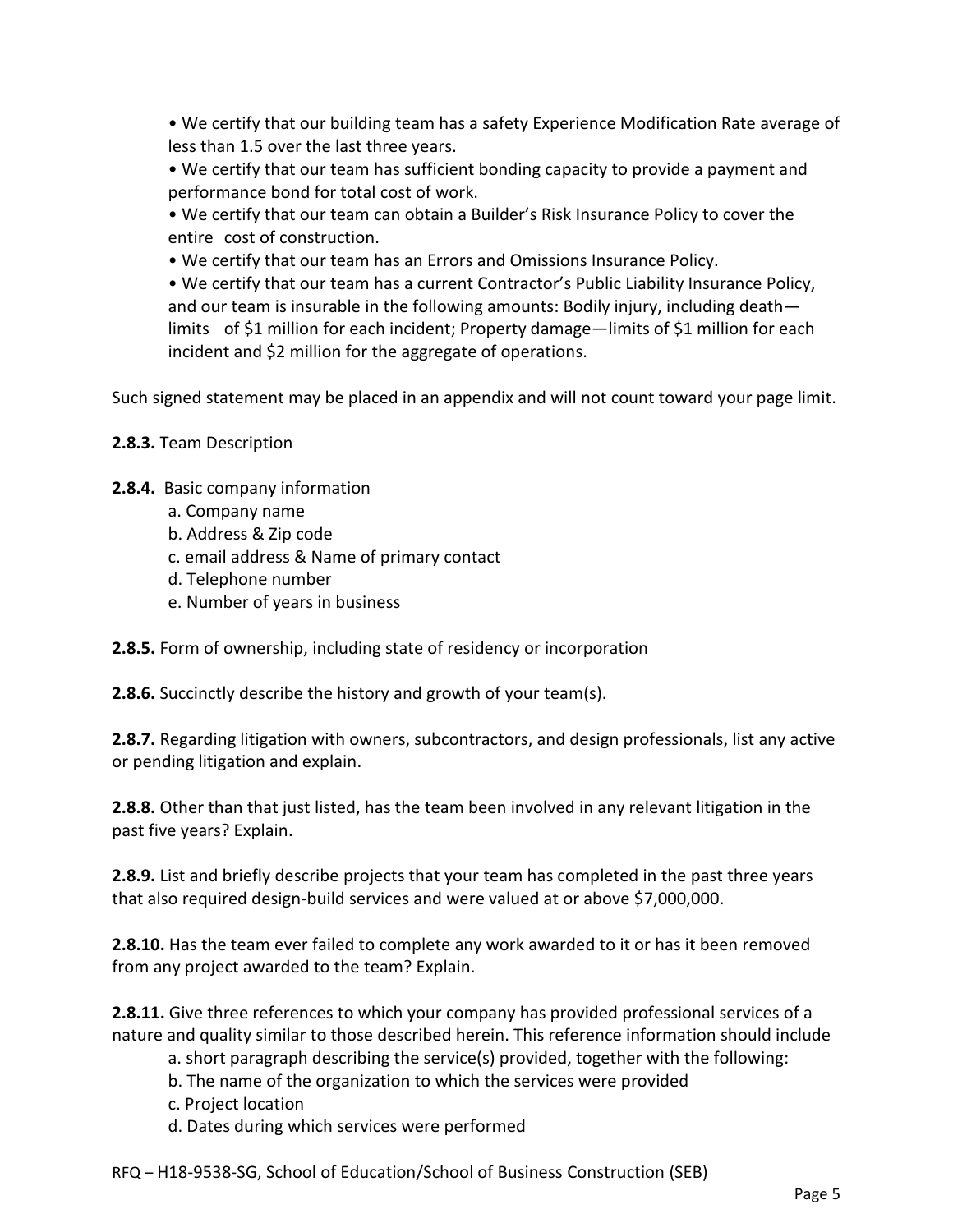- e. Brief description of project
- f. A current contact name, together with organizational title, at the team
- g. The contact's current address and telephone number

## **2.8.12.** List five major trade contractor references (company, contact, and telephone number).

**2.8.13.** Provide a statement of disclosure, which will allow the Owner to evaluate possible conflicts of interest. (This disclosure requirement is not about giving the Owner permission regarding our contacting your references. It is about revealing relationships that your company might have with persons not of your company who are directly involved in the decision-making regarding this project.) If your company has no conflicts of interest, your statement should affirm that as fact, and you may do so succinctly.

# **2.8.14.** Office Submitting Qualifications

If the team has multiple offices, the qualification statement should include information about the parent company and branch office separately. Identify the office from which project will be managed and that office's proximity to the project site. Parent company (or general office) financial information as totals will be acceptable IF "parent" (or "general office") means that it is financially responsible for the liabilities of the branch office. If the parent company is not so responsible, meaning that its financial resources are not available to the office that will perform the contract, it will be misleading to the Owner to offer the financials of any office other than the one with the prospect of a contract with the Owner.

#### **2.8.15.** Financial Responsibility

 a. List your total annual billings for each of the past three calendar years. If forming a partnership, list separately by team.

 b. List the contact persons, addresses, and telephone numbers for your insurance carrier and agent.

 c. List the contact persons, addresses, and telephone numbers for the team's bonding company and agent.

 d. What percentage of your team's work has been negotiated during the past three years?

 e. Supply team's Current Ratio (Current Assets / Current Liabilities) experience for the last five years, with a signed statement. Such signed statement may be placed in an appendix and will not count toward your page limit.

# **2.8.16.** Personnel Capability

Provide general information about the team's personnel resources, including classifications and numbers of employees and the locations and staffing of relevant offices. Provide list of qualified and available personnel resources, identifying experience and ability for key personnel. The key personnel, at a minimum, are the proposed Designer of Record, supporting project architects and engineers, project superintendent, Design-Builder's project manager, project director, estimator, preconstruction manager, and the executive in charge. At this stage, teams may list more than one person qualified and available for the proposed project.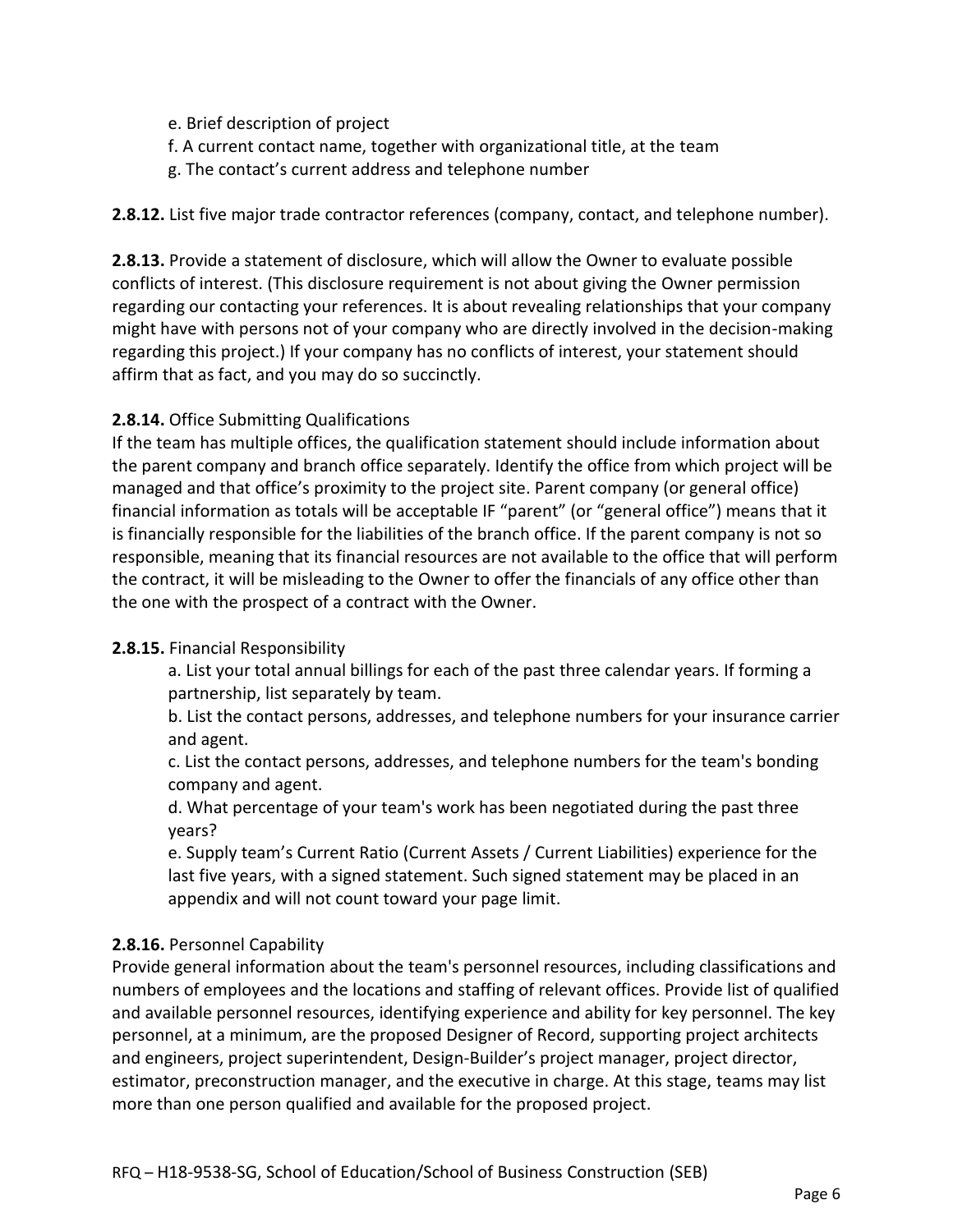# **2.8.17.** Relevant Project Experience of the Designer

Relevant project experience refers especially to medical and health science facilities similar to this project. The most relevant experience will be on other Design-Build projects as designer. Describe no more than six and no fewer than four projects in order of most relevant to least relevant that demonstrate the team's capabilities to provide design services on the project at hand. For each project, the following information should be provided:

- a. Project name
- b. Project location
- c. Dates during which services were performed
- d. Physical description
- e. Brief description of project
- f. Services performed as Designer
- g. Statement of performance versus owner expectations in the areas of cost, quality, and schedule
- h. Owner reference

#### **2.8.18.** Relevant Project Experience of the Builder

Relevant project experience includes similar building type and delivery method relevant to the type of project to be constructed using the Design-Build delivery method or performing as a general contractor on similar types and sizes of projects. Describe no more than six and no fewer than four projects in order of most relevant to least relevant that demonstrate the team's capabilities to perform the project at hand. For each project, the following information should be provided:

- a. Project name
- b. Project location
- c. Dates during which services were performed
- d. Physical description
- e. Brief description of project
- f. Services performed as Builder

 g. Statement of performance versus owner expectations in the areas of cost, quality, and schedule

h. Owner reference

#### **2.8.19.** Safety Information

Provide a letter on the letterhead of the building team's insurance company stating the Workers Compensation Experience Modification Rate (EMR) for the past three years. This letter may be placed in the appendix and not count toward the page limit.

#### **2.8.20.** Statement of Why the Proposing Team Should Be Selected

This section provides each team the opportunity to provide specific information that differentiates them from others in the competition. This statement is limited to two pages of the allowed total.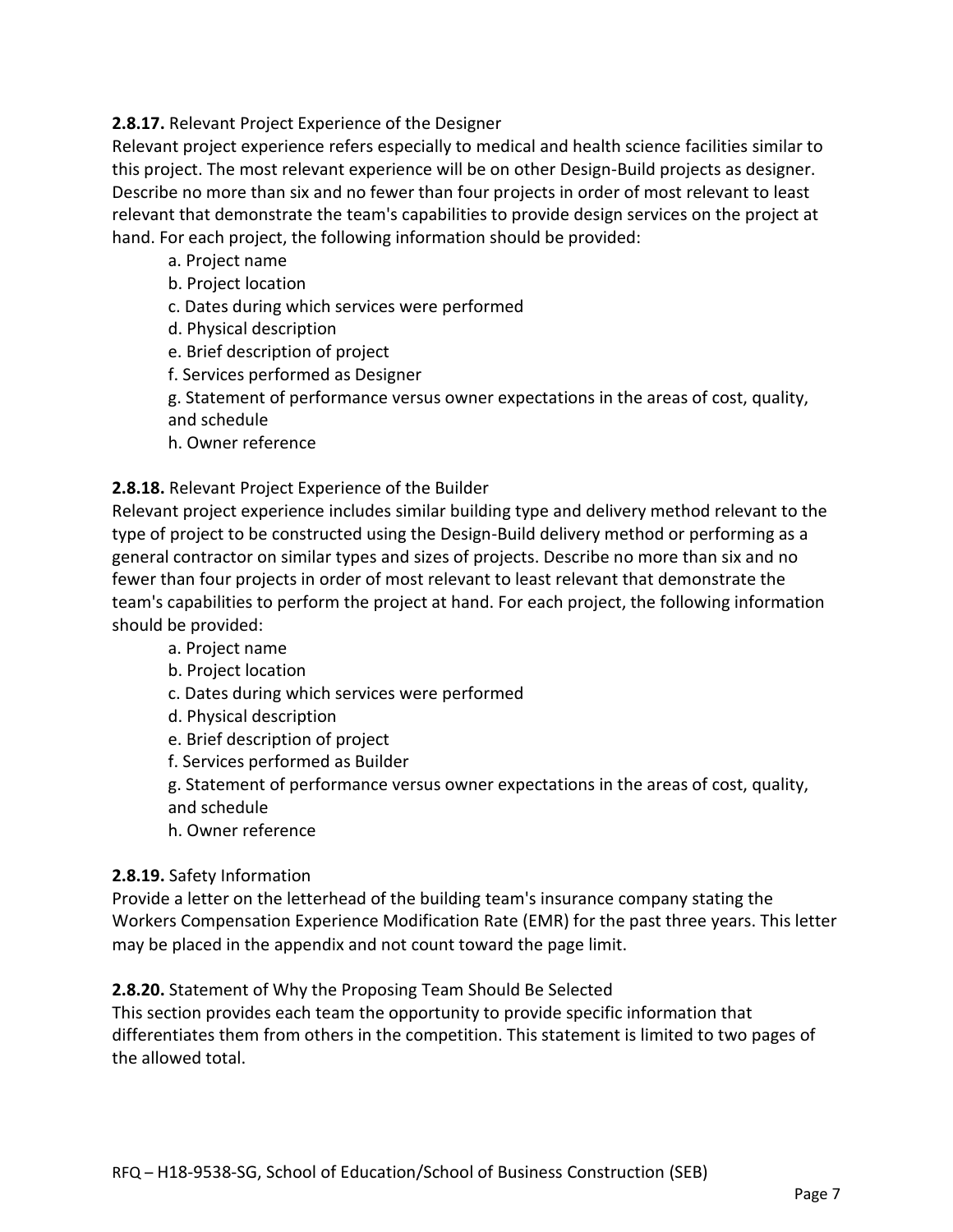#### **3. Evaluation Criteria**

**3.1** Pass/Fail Criteria. Firms must meet the criteria below. Firms that do not meet these criteria are automatically disqualified from further evaluation.

- 1. Builder MUST have a "Safety Experience Modification Rate Average" of less than 1.5 over the last three (3) years.
- 2. Firm MUST have bonding capacity to provide a payment and performance bond for total cost of work.
- 3. Firm MUST be able to obtain a "Builder's Risk Insurance Policy" for the total cost of the work.
- 4. Firm MUST have a current "Errors and Omissions Insurance Policy."
- 5. Firm MUST have a current "Contractor's Public Liability Insurance Policy" and must be insured in the following amounts: Bodily injury, including death—limits of \$1 million for each incident; Property damage—limits of \$1 million for each incident and \$2 million for the aggregate of operations. (The Owner reserves the right to require additional limits and coverage in the final contract.)
- 6. Firm MUST have design-build experience with projects greater than \$3,500,000.

**3.2.** Evaluation Criteria. The Selection Committee will evaluate the submittals uniformly based upon the criteria listed in the table below. Each major category of criteria is listed in order of importance. The services being sought under this RFQ are considered construction in nature. Consequently, the evaluation of submittals will be based upon consideration of the demonstrated qualifications and capabilities of the offeror.

#### **Major Category Criteria Criteria**

| Depth of Resources/Personnel<br>Capability with Relevant Experience | • Depth of resources with experience and<br>ability, qualified and available for Architect<br>Engineer / Design Professional role<br>• Depth of resources with experience and<br>ability, qualified and available for Project<br>Superintendent role<br>• Depth of resources with experience and<br>ability, qualified and available for Design-<br><b>Builder Preconstruction Services Manager role</b><br>• Depth of resources with experience and<br>ability, qualified and available for Design-<br>Builder Project Manager role<br>• Depth of resources with experience and<br>ability, qualified and available for Project<br>Executive role<br>• Specific personnel experience with classroom, |
|---------------------------------------------------------------------|-------------------------------------------------------------------------------------------------------------------------------------------------------------------------------------------------------------------------------------------------------------------------------------------------------------------------------------------------------------------------------------------------------------------------------------------------------------------------------------------------------------------------------------------------------------------------------------------------------------------------------------------------------------------------------------------------------|
|                                                                     | office and multi-use facility design & construction                                                                                                                                                                                                                                                                                                                                                                                                                                                                                                                                                                                                                                                   |